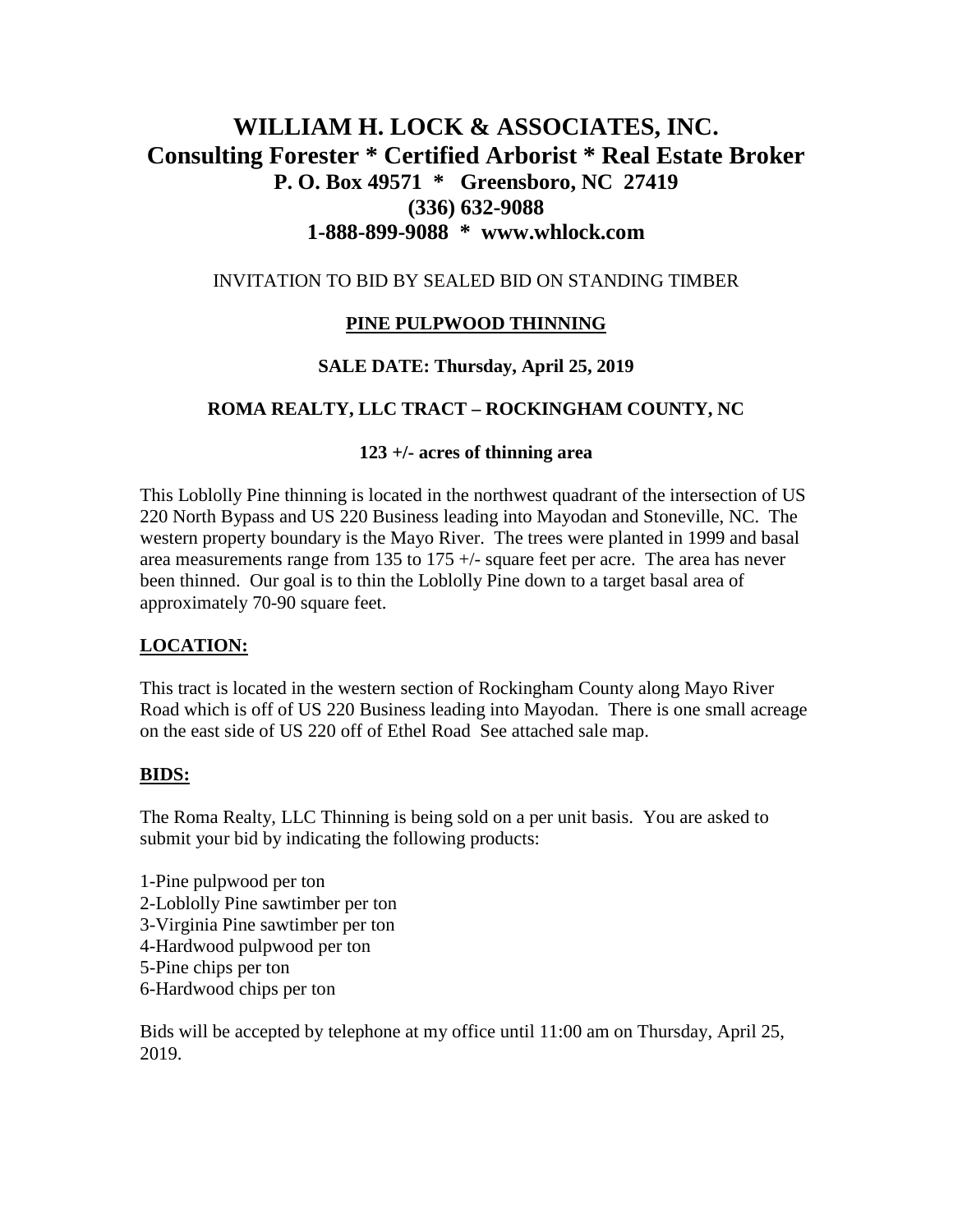Page Two Roma Realty, LLC – Thinning Sale Sale Date: April 25, 2019

A \$5,000 non-refundable deposit will be required to be delivered to William H. Lock & Associates, Inc. at the closing. This will be used as a "draw" account when the harvesting begins. The balance of the sales price is to be delivered as the products are harvested. The buyer will be required to send a weekly summary of all scale tickets and the payment check for that period to William H. Lock & Associates, Inc., P. O. Box 49571, Greensboro, NC 27419. **All checks will be made out to William H. Lock & Associates, Inc. Forestry Trust Account**.

#### **CONDITIONS OF SALE**:

1. The Buyer shall have until April 30, 2021 to cut and remove all selected pulpwood timber within the "Thinning Area". "Creek Buffers" have not been marked but Buyer is expected to adhere to all North Carolina Best Management Practices and any applicable water quality regulations in the event creeks and/or drains traverse the thinning areas. This is an "operator select" thinning operation, however, William H. Lock & Associates, Inc. will be responsible for monitoring the harvest process and selecting which areas to begin, which Virginia Pine areas to clear, and which areas to continue.

2. The Buyer shall harvest defective, diseased, crooked, and suppressed pines leaving the larger, more vigorous "crop" trees. The objective is to harvest the proper number of trees to leave an optimum stocking level of 70-90 square feet of basal area of growing Loblolly Pine timber. In areas where rows can be clearly identified, a fifth row thinning should be conducted with selected inferior trees being removed from between the rows. In areas where the rows cannot be identified, corridors should be placed approximately 50 feet apart with thinning between corridors to achieve the target basal area.

In areas where a large component of Virginia Pine may have become established, the Virginia pine component should be removed first. This will allow the Loblolly Pine component to then be thinned down to the target basal area. In the event an area is primarily Virginia Pine, a total harvest will be conducted with prior approval of William H. Lock & Associates, Inc. Seller, or seller's agent - William H. Lock & Associates, Inc., shall have the express right to halt all harvesting operations in the event the thinning operation is not achieving the desired basal area targets, if remaining stems are excessively damaged, or if any provisions of this contract are not being followed.

3. The Buyer shall access the tract from Mayo River Road. All access routes will need to be installed and/or maintained according to all North Carolina Best Management Practices, Forest Practice Guidelines and/or any applicable River Basin Rules. All existing roadways must remain open and passable by ordinary pick-up truck traffic at all times during the harvesting operation and must be left in similar condition and passable by ordinary pick-up truck traffic at the completion of the harvesting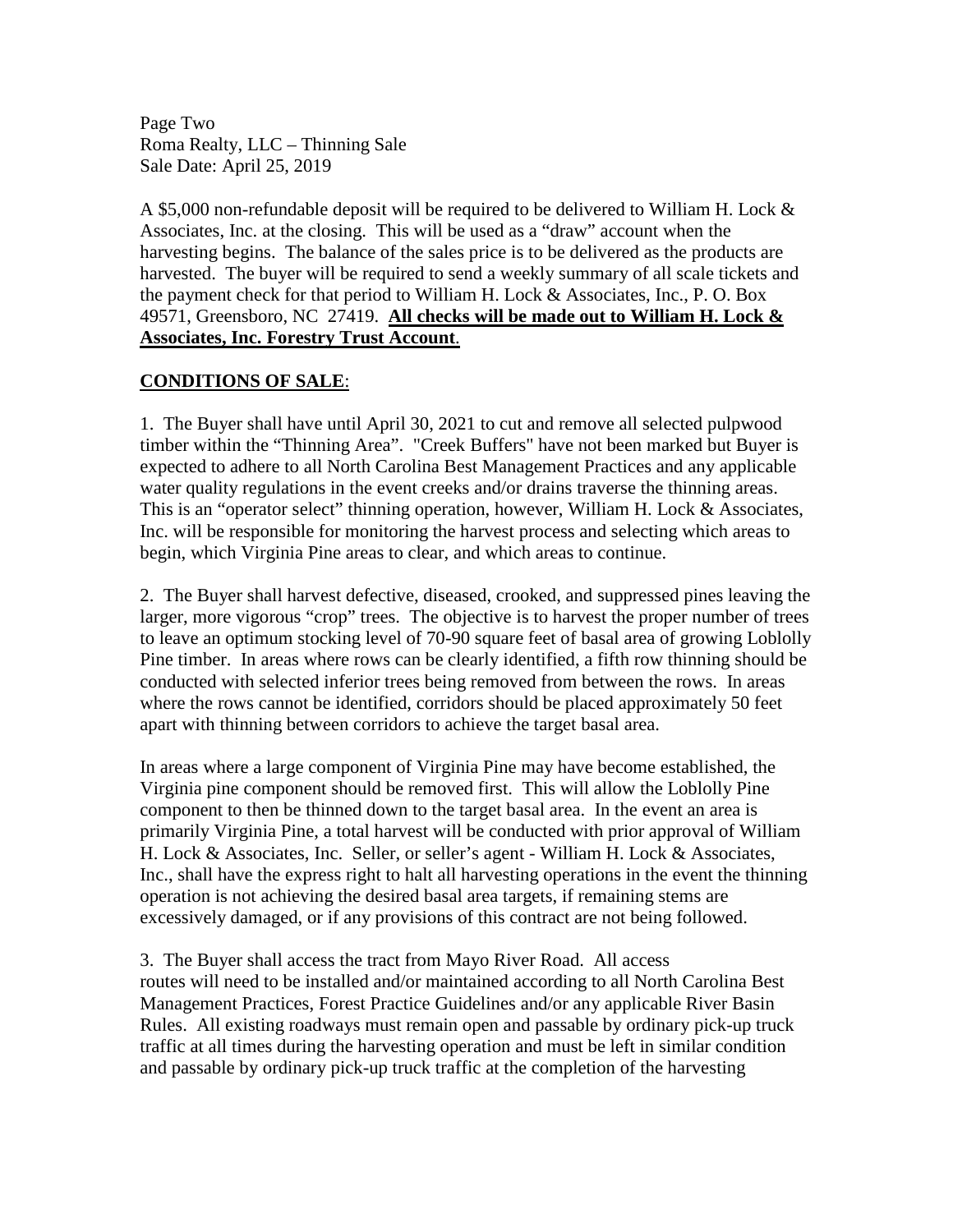Page Three Roma Realty, LLC – Thinning Sale Sale Date: April 25, 2019

operation. Call W.H. Lock if questions concerning access routes.

4. The Buyer is responsible for maintaining a clean site. No equipment parts, trash, tires or other debris resulting from the harvest operation shall be left on the property. It shall be the Buyer's responsibility to clean up any hazardous material or chemical waste spills as a result of the harvesting operation, including but not limited to Diesel Fuel, Hydraulic Fluid, Machine Oil, and/or Gasoline upon the subject property. Responsibility will include any required remediation including but not limited to the removal of contaminated soils.

5. The Buyer is responsible for following all Federal, State, and local regulations regarding timber harvesting activities. If required, Buyer is responsible for obtaining any necessary permits or licenses required for timber harvesting. All logging operations must conform to North Carolina Best Management Practices, Forest Practice Guidelines and any applicable water quality regulations. In the event that a non-compliance situation is identified on the tract as a result of the harvesting operation, William H. Lock & Associates, Inc. will have the express right to suspend the harvesting operation until the situation is brought into compliance. No trees or other logging debris shall be left in or across the property boundary, sale cutting lines or access roads. Decking, loading or hauling will not be permitted in any existing open fields or pastures immediately adjacent to the timber unless approved by William H. Lock & Associates, Inc. All deck sites will need to be free of logging debris and smoothed when completed.

6. All necessary property lines and corners will be marked with pink flagging. No flagged trees denoting the property and/or sale boundary shall be cut and no trees outside the boundary lines shall be cut. If trees marking the property lines or sale boundary are cut, North Carolina timber trespass laws may apply. No trees shall be cut to fall on a neighboring landowner's property or where potential damage may occur. If existing property corners are damaged or removed as a result of the harvesting operation, Buyer agrees to replace the markers at the correct surveyed location at their own expense.

7. Buyer agrees to notify William H. Lock & Associates, Inc., P. O. Box 49571, Greensboro, NC 27419 at least 3 days in advance of the beginning of the harvesting operation and at least 3 days in advance of the completion of the harvesting operation.

8. Seller or their Agent reserves the right, in its sole discretion, to require the termination of all timber harvesting in the event that weather conditions cause the land to become so wet that continued logging will cause excessive site damage and rutting. Seller agrees to extend the cutting time automatically for the number of days of required termination if he